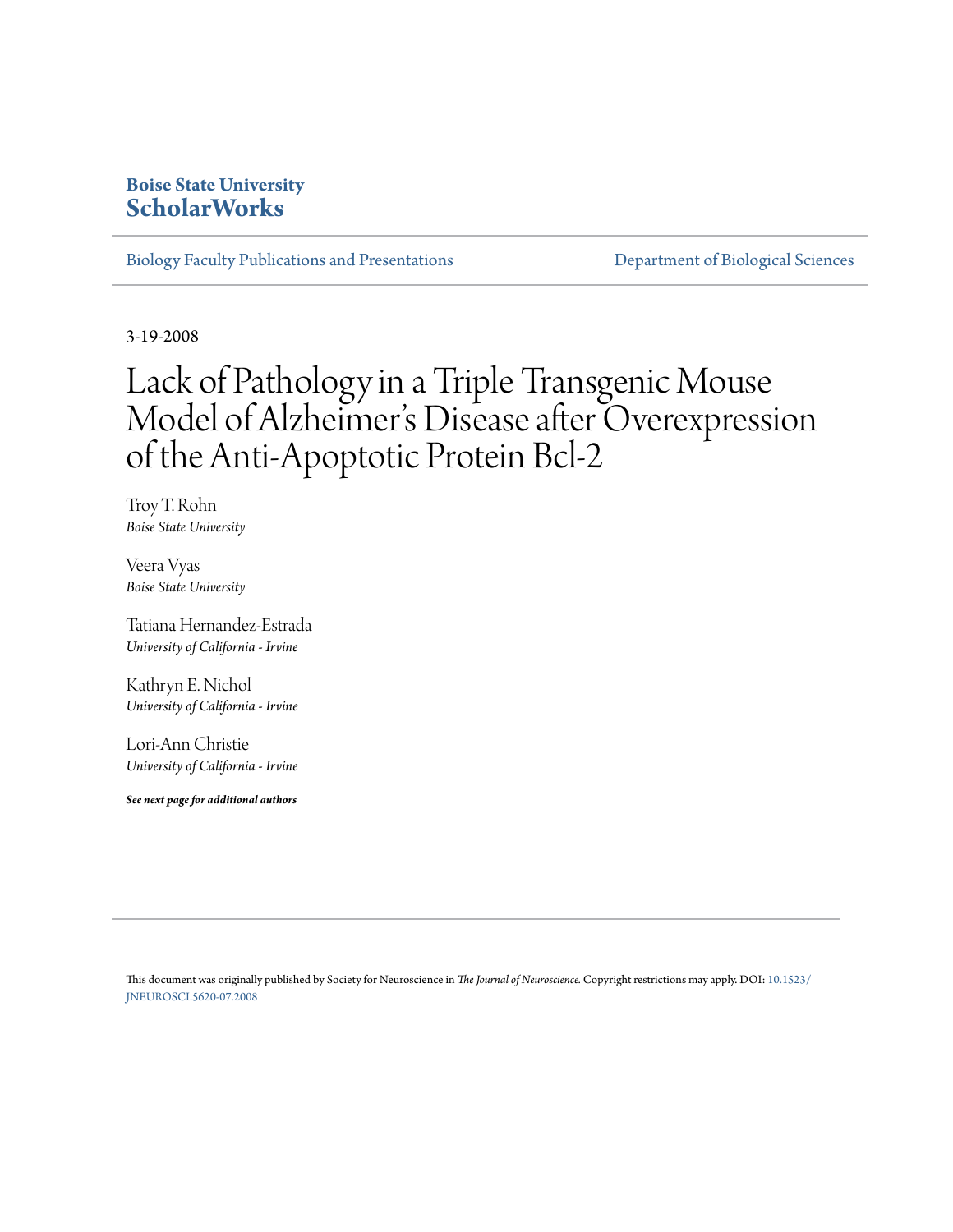#### **Authors**

Troy T. Rohn, Veera Vyas, Tatiana Hernandez-Estrada, Kathryn E. Nichol, Lori-Ann Christie, and Elizabeth Head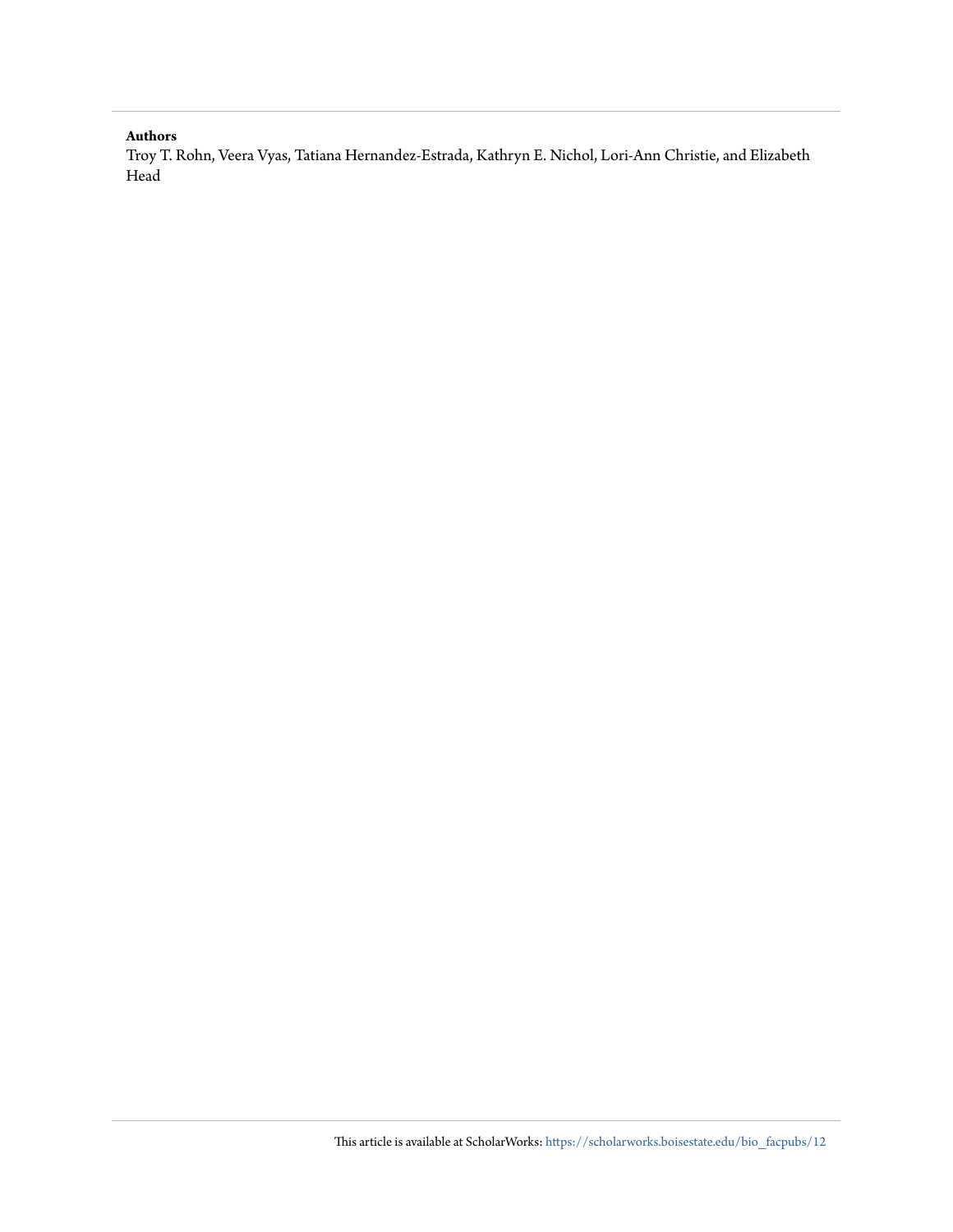## **Lack of Pathology in a Triple Transgenic Mouse Model of Alzheimer's Disease after Overexpression of the Anti-Apoptotic Protein Bcl-2**

**Troy T. Rohn,**<sup>1</sup> **Veera Vyas,**<sup>1</sup> **Tatiana Hernandez-Estrada,**<sup>2</sup> **Kathryn E. Nichol,**<sup>2</sup> **Lori-Ann Christie,**<sup>2</sup> **and Elizabeth Head**<sup>2</sup> <sup>1</sup>Department of Biology, Boise State University, Boise, Idaho 83725, and <sup>2</sup>Institute for Brain Aging and Dementia, Department of Neurology, University of California, Irvine, Irvine, California 92697

**Alzheimer's disease (AD) is characterized by the accumulation of plaques containing-amyloid (A) and neurofibrillary tangles (NFTs)** consisting of modified tau. Although  $\Delta\beta$  deposition is thought to precede the formation of NFTs in AD, the molecular steps connecting **these two pathologies is not known. Previous studies have suggested that caspase activation plays an important role in promoting the pathology associated with AD. To further understand the contribution of caspases in disease progression, a triple transgenic Alzheimer's mousemodel overexpressingthe anti-apoptotic protein Bcl-2 was generated.Here we showthat overexpression of Bcl-2 limited caspase-9 activation and reduced the caspase cleavage of tau. Moreover, overexpression of Bcl-2 attenuated the processing of APP (amyloid precursor protein) and tau and reduced the number of NFTs and extracellular deposits of A associated with these animals. In addition, overexpression of Bcl-2 in 3xTg-AD mice improved place recognition memory. These findings suggest that the activation of apoptotic pathways may be an early event in AD and contributestothe pathological processesthat promotethe disease mechanisms underlying AD.**

*Key words:* amyloid precursor protein; β-amyloid; caspase; mouse model; neurofibrillary tangles; plaques; tau; Bcl-2

#### **Introduction**

Apoptosis is a gene-directed suicidal mechanism that regulates and controls cell death during development and maturation in a variety of cell types (Vaux and Korsmeyer, 1999). In the CNS, between 20 and 80% of neurons undergo apoptosis before adulthood, providing a pivotal role in molding the nervous system's final organization and function (Oppenheim, 1991). Although critical for the final sculpting of the CNS during development, the aberrant activation of apoptotic pathways has also been reported in numerous neurodegenerative diseases, including Alzheimer's disease (AD) (LeBlanc, 2005). AD is characterized neuropathologically by the accumulation of senile plaques composed primarily of  $\beta$ -amyloid (A $\beta$ ) and neurofibrillary tangles (NFTs) containing abnormally phosphorylated tau (Golde et al., 2006). Several studies suggest that  $A\beta$  aggregates trigger subsequent NFT formation and neurodegeneration (Hardy and Selkoe, 2002; Golde et al., 2006). Although there is strong experimental support for the amyloid cascade hypothesis (Hardy and Selkoe, 2002; Golde et al., 2006), the steps interconnecting  $\text{A}\beta$  with NFTs are

Received Sept. 14, 2007; revised Jan. 28, 2008; accepted Jan. 30, 2008.

This article is freely available online through the*J Neurosci* Open Choice option.

Correspondence should be addressed to Troy T. Rohn, Department of Biology, Science/Nursing Building, Room 228, Boise State University, Boise, ID 83725. E-mail: trohn@boisestate.edu.

DOI:10.1523/JNEUROSCI.5620-07.2008

Copyright © 2008 Society for Neuroscience 0270-6474/08/283051-09\$15.00/0

largely unknown. One possible link between  $A\beta$  and NFTs is the activation of caspases, proteolytic enzymes responsible for the proper execution of programmed cell death or apoptosis (Riedl and Shi, 2004). Several studies have implicated the activation of caspases and cleavage of amyloid precursor protein (APP) and tau, which in turn may facilitate the production of  $A\beta$  as well as promote NFT formation in AD (Gervais et al., 1999; Gamblin et al., 2003; Rissman et al., 2004). These studies demonstrated the presence of caspase cleavage products (CCPs) of tau, along with associated markers of NFTs in the human AD brain, and supported the notion that NFT and  $\overline{AB}$  may be interconnected through a common caspase-mediated pathway.

To further understand the contribution of caspases in disease progression, a transgenic Alzheimer's mouse model overexpressing the anti-apoptotic protein Bcl-2 was generated. Here, we show that overexpression of Bcl-2 limited the degree of caspase activation, prevented the formation of plaques and tangles, and improved memory retention in AD mice. These findings suggest that if one could selectively increase the levels or activity of Bcl-2 in neurons of AD patients, this could provide an effective means of treating this disease.

#### **Materials and Methods**

*Animals.* The generation and characterization of 3xTg-AD mice have been described previously (Oddo et al., 2003). To generate 3xTg-AD mice that overexpress the anti-apoptotic protein Bcl-2, 3xTg-AD mice harboring three known mutations, human APP<sub>Swe</sub>, human tau<sub>P301L</sub>, and  $PS1<sub>M146V</sub>$ , were crossed with Tg mice that overexpress the human Bcl-2 gene in all postmitotic neurons (Martinou et al., 1994). Founder mice that were Bcl-2 positive by PCR were further backcrossed to 3xTg-AD to

This work was funded by National Institutes of Health (NIH)/National Center for Research Resources Grant P20RR016454, a grant from the American Health Assistance Foundation (T.T.R.), and by NIH/National Institute on Aging, University of California, Irvine Alzheimers Disease Research Center Grant P50 AG16573. We thank Dr. Sheng T. Hou (Experimental NeuroTherapeutics Laboratory, National Research Council Institute for Biological Sciences, National Research Council Canada, Ottawa, Ontario, Canada) for providing us with tissue sections from MCAO mice.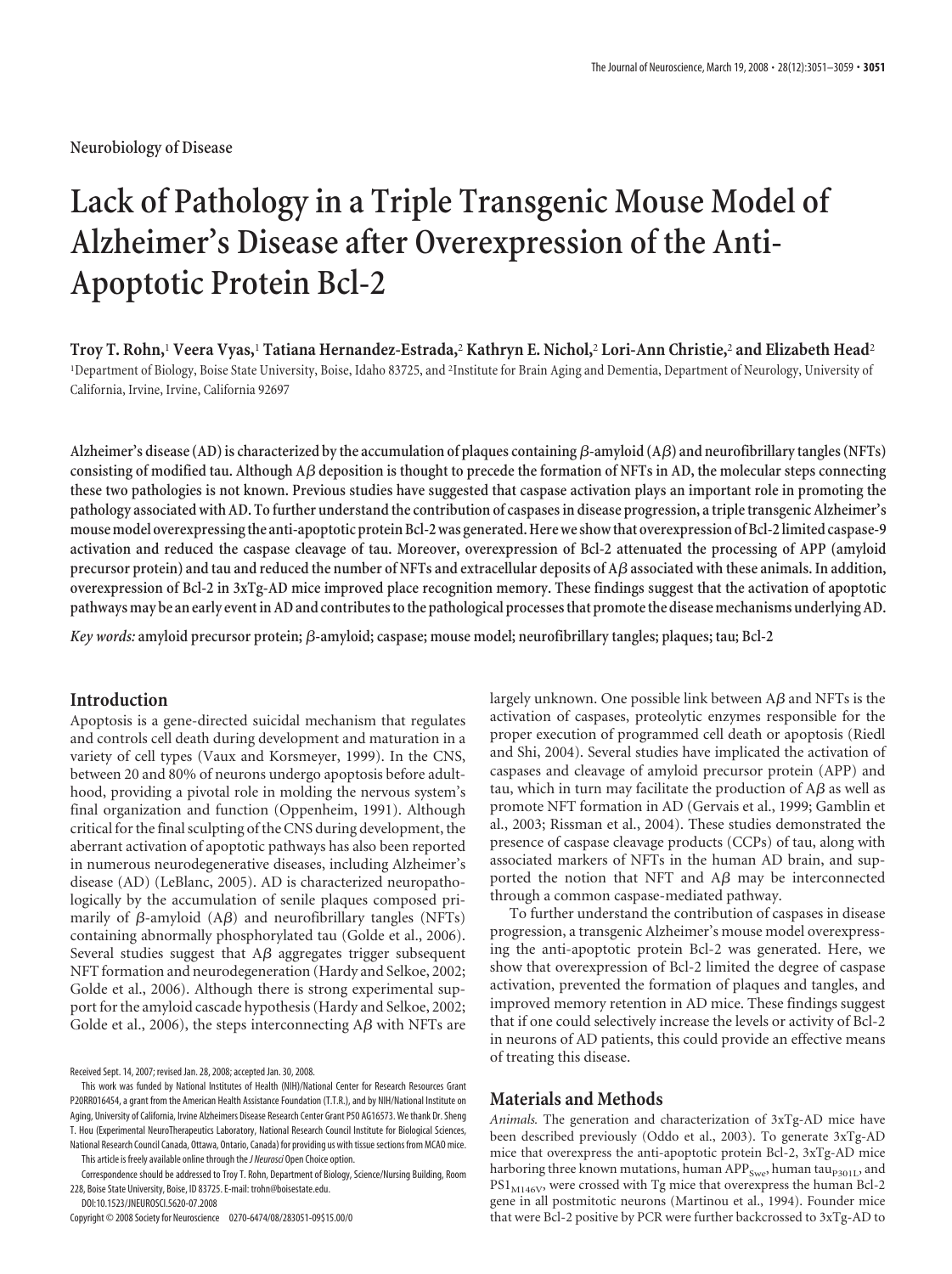generate F2 founder mice. Littermates that were negative for the human Bcl-2 gene were used for comparison. Both 3xTg-AD mice and Bcl-2 overexpressing (OE) mice were bred and maintained on a C57BL/6 background.

*Genotyping of transgenic mice.* Mice were genotyped by reverse transcription-PCR amplification of tail DNA using published primer sequences. For Bcl-2, the following primers were used: BTM1', 5'-AT-GAGCCTTGGGACTGTGAA-3; BTM2, 5-GAAGACTCTGCTCAG-TTTGG-3'. A 400 bp band indicated a positive signal for the presence of the Bcl-2 transgene. In addition, PCR amplification was performed using published primer sequences for human tau and APP for 3xTg-AD mice (LaFerla et al., 1995; Sugarman et al., 2002). For the  $PS1<sub>M146V</sub>$  gene, the following primers were used: 5'-CACACGCAACTCTGACATGCA-CAGGC-3' and 5'-AGGCAGGAAGATCACGTGTTCAAGTAC-3'.

*Antibody dilutions.* Primary antibodies were diluted as follows: AT-100 (1:100; Pierce, Rockford, IL), AT8 (1:500, Pierce), PHF-1 (1:500),  $A\beta_{1-42}$ (1:200; Biosource, Camarillo, CA), human Bcl-2, clone Bcl-2–100 (1:200; Sigma, St. Louis, MO), anti-APP, clone 22C11 (1:1000; Millipore, Billerica, MA), polyclonal antibody to active caspase-3 (CM1; 1:500; BD Biosciences PharMingen, San Jose, CA),  $\beta$ -actin rabbit polyclonal antibody (ab8227; 1:400; Abcam, Cambridge, MA), and anti-caspase-9, proform and large active subunit, AB16969 [1:100 for immunohistochemistry (IH) and 1:250 for Western blotting (WB)] (Millipore). Two different caspase cleavage site-directed antibodies to caspase-cleaved tau were used: TauCCP (1:100; in-house rabbit polyclonal antibody) and TauC3 (1:100 for IH and 1:500 for WB) (Millipore).

*Tissue acquisition.* Mice were anesthetized with pentobarbital and perfused with saline, and the brains were rapidly removed. Brains were divided into hemispheres, and one hemisphere was sunk in 4% phosphate-buffered paraformaldehyde, while the other hemisphere was snap frozen at  $-50^{\circ}$ C in isopentane. Mouse brains were mounted coronally, sectioned serially at 50  $\mu$ m on a vibratome, and stored for immunohistochemistry. Frozen brain tissue was used for immunoblot and ELISA analysis.

Immunohistochemistry and immunofluorescence. Free-floating 50-μmthick serial sections were used for immunohistochemical and immunofluorescence studies as previously described (Mouser et al., 2006). Antigen visualization was determined using ABC complex (ABC Elite immunoperoxidase kit; Vector Laboratories, Burlingame, CA), followed by DAB substrate (Vector Laboratories). For immunofluorescence studies, antigen visualization was accomplished using an Alexa Fluor 488 labeled tyramide [green; excitation wavelength/emission wavelength  $(Ex/Em)$  = 495/519] or streptavidin Alexa Fluor 555 (red; Ex/Em = 555/565), both from Invitrogen (Carlsbad, CA).

*Western blot analysis.* Sample preparation was according to Oddo et al. (2003). Western blot analysis was performed using the One-Step Advanced Western mouse kit according to the manufacturer's instructions (GenScript, Piscataway, NJ). All samples were analyzed for protein content using the BCA assay (Pierce) to ensure equal protein loading. In addition, Western blot analysis was performed using a  $\beta$ -actin antibody (1:400) as a loading control.

*ELISA of A* $\beta_{1-40}$  *and A* $\beta_{1-42}$ *.* A $\beta$  was sequentially extracted from  $\sim$  17– 122 mg of frozen cortex and hippocampus in 0.1 M Tris, pH 6.8, with 1% SDS and a protease inhibitor mixture (Roche, Indianapolis, IN) at 1 ml of buffer/150 mg of wet weight tissue, sonicated, and centrifuged at 4°C at 100,000  $\times$  g for 1 h. The pellet was resuspended in 70% formic acid and sonicated on ice. After centrifugation at  $4^{\circ}$ C at  $100,000 \times g$  for 1 h, the supernatant was collected and assayed. Brain samples were run in triplicate on ELISA plates coated with a monoclonal anti-A $\beta$ 1-16 antibody (provided by Dr. William Van Nostrand, Stony Brook University, Stony Brook, NY), and detection was by an in-house biotinylated anti-A $\beta_{1-40}$ and anti- $A\beta_{1-42}$  at 1:1000 followed by streptavidin HRP 1:4000. For standards,  $A\beta_{1-40}$  and  $A\beta_{1-42}$  Ultra Pure, HFIP (Millipore catalog #AG962 and #AG698, respectively) were used.

*Behavior assessment.* Assessment of cognition of three 24-month-old 3xTg-AD/Bcl-2-OE and three 3xTg-AD/Bcl-2-negative mice was according to the procedure of Mumby et al. (2002). This procedure is a variation of the novelty-preference paradigm involving familiarizing mice with two different objects, each in a unique context, and exploratory preference is measured in which both objects are presented in one of the two contexts. Cognitively impaired animals will spend less time exploring the object that was in a context different from that during familiarization (Mumby et al., 2002). Individual mice (blind to experimenter) were tested on three separate occasions, and the mean ratio was analyzed for statistical differences using one-tailed Student's *t* test. In one case, we compared directly the performance of a single 3xTg-AD/Bcl-2-negative mouse versus a 3xTg-AD/Bcl-2-positive mouse. These data were analyzed using a single-sample *t* test against chance values and the significance is versus chance, not compared with each animal. We also pooled data from  $n = 3$  from each group (3xTg-AD/Bcl-2 positive or 3xTg-Ad/ Bcl-2 negative), and in this case *p* values represent significant differences in performance between these two groups of animals.

*Cerebral ischemia produced by middle cerebral artery occlusion.* Brain sections were generously provided to us by Dr. Sheng T. Hou (Experimental NeuroTherapeutics Laboratory, National Research Council Institute for Biological Sciences, National Research Council Canada, Ottawa, Ontario, Canada). C57BL/6 mice (20 –23 g) were subjected to middle cerebral artery occlusion (MCAO) as described previously (Hou et al., 2006). Briefly, under anesthesia, mice were subjected to MCAO using an intraluminal filament for 1 h. After 1 h of MCAO, the filament was removed and blood flow was restored for 24 h, at which time animals were killed. Mouse brains were perfused with 10% formalin in PBS, then postfixed in 10% formalin for 4 h and cryoprotected overnight in phosphate buffer containing 30% sucrose at 4°C. After fixation, brains were sectioned into 50  $\mu$ m free-floating sections to be processed by immunohistochemistry. Ischemic infarct areas were identified by Hoechst staining as described previously (Hou et al., 2006).

*FluoroJade C labeling.* To assess for neurodegeneration, the fluorescent dye, FluoroJade C (Millipore, catalog #AG325) was used on 24-monthold 3xTg-AD animals and, as a positive control, MCAO mice. Staining was as previously described by Bian et al. (2007). Briefly, fixed brain sections were mounted and pretreated for 5 min in an 80% alcohol solution containing 1% sodium hydroxide, followed by a 70% alcohol and a distilled water wash for 2 min. Sections were then incubated for 10 min in a 0.06% potassium permanganate solution followed by rinsing in distilled water for 2 min. Sections were then transferred into a 0.0001% solution of FluoroJade C containing 0.1% acetic acid for 10 min. After three successive washes in distilled water for 1 min, slides were dried, dehydrated, and coverslipped with Depex.

#### **Results**

#### **Reduction in caspase activation and the caspase cleavage of tau in 3xTg-AD/Bcl-2-OE mice**

To test the hypothesis that the activation of caspases plays an important and early role underlying the disease mechanisms in AD, we developed a novel transgenic mouse model of AD that overexpressed the human anti-apoptotic protein Bcl-2 in postmitotic neurons. To accomplish this, we used transgenic mice that harbor three known AD mutations:  $PS1_{M146V}$ , APP<sub>Swe</sub>, and  $tau_{9301L}$ . These mice, termed  $3xTg$ -AD mice, progressively develop plaques and tangles in a manner that closely recapitulates the disease process in the human AD brain (Oddo et al., 2003). 3xTg-AD mice were crossed with transgenic mice that specifically overexpress human Bcl-2 in neurons of the CNS (Martinou et al., 1994). Bcl-2 is an anti-apoptotic protein primarily expressed in mitochondria and the outer nuclear membrane, which prevents caspase-9 activation through an interaction with Apaf-1 (LeBlanc, 2003). The rationale for using Bcl-2 is that Bcl-2 represents a critical convergence point that prevents the activation of the intrinsic receptor pathway of apoptosis implicated in AD (Su et al., 1996; Letai, 2005; Bredesen et al., 2006). Moreover, overexpression of Bcl-2 has been shown to prevent neuronal apoptosis (Martinou et al., 1994) and delay symptom onset in a transgenic mouse model of amyotrophic lateral sclerosis (Kostic et al., 1997).

3xTg-AD mice were crossed with Bcl-2-OE mice, and progeny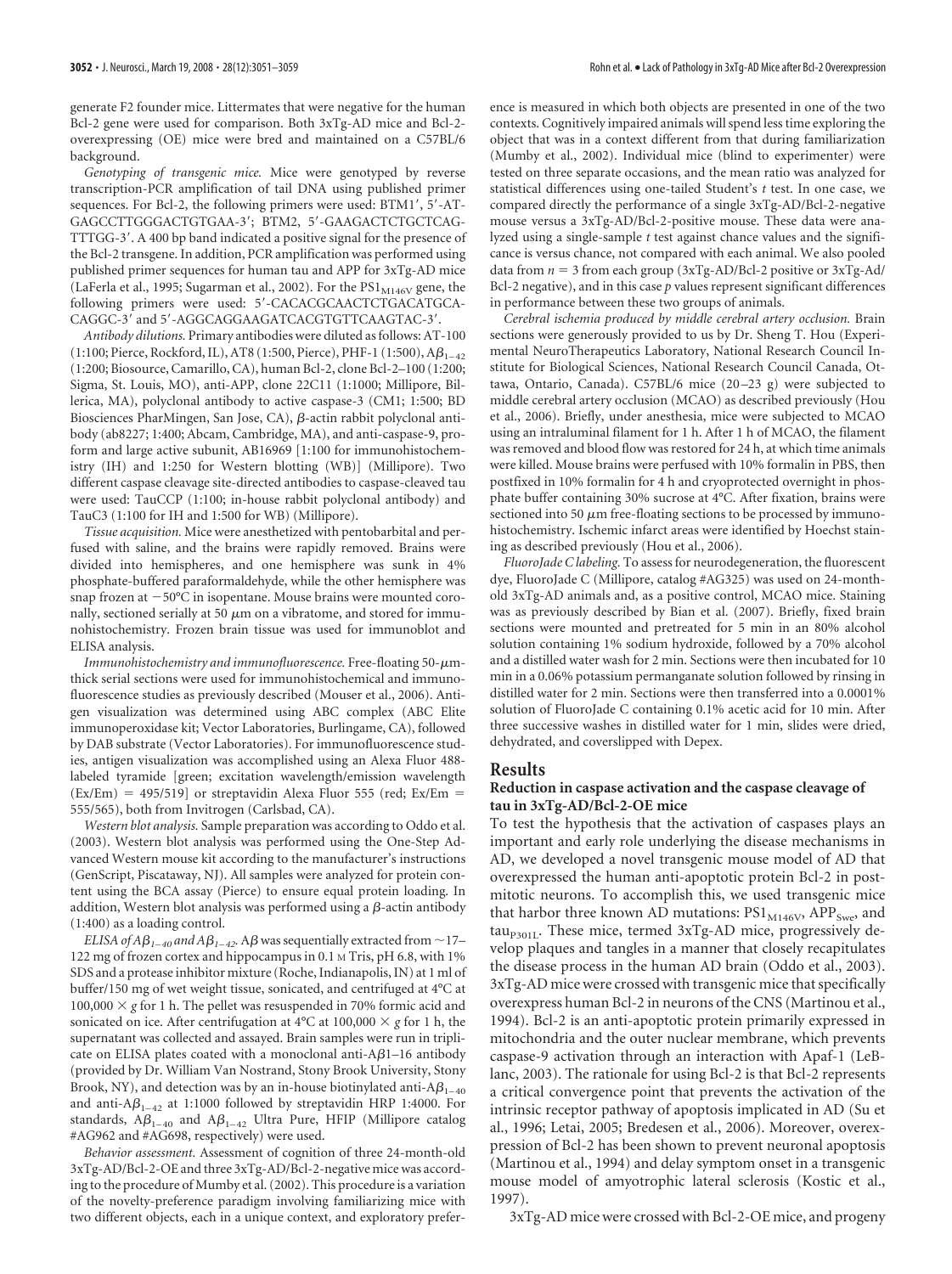

**Figure 1.** Characterization of 3xTg-AD/Bcl-2-OE mice. *A*, 3xTg-AD mice were bred to Bcl-2-OE mice to generate F1 founder mice. 3xTg-AD/Bcl-2-OE mice from this cross were than backcrossed with 3xTg-AD mice for the purpose of generating F2 founder mice. The presence of the Bcl-2 transgene of F2 mice was confirmed by PCR using primer sequences for the human Bcl-2 gene (arrow). As depicted, mice 1– 4 and 8 were identified as being positive for the human Bcl-2 transgene. *B*, Representative immunofluorescence labeling in an 18-month-old 3xTg-AD/Bcl-2-OE mouse showing the cytoplasmic expression of Bcl-2 in the cortex. Bottom left, Bcl-2 staining (green) with nuclear staining using Hoechst (blue). Bottom right, Western blot analysis confirming the presence of the human Bcl-2 protein.

were aged to 6, 12, 18, or 24 months of age and analyzed. Figure 1 depicts the characterization of 3xTg-AD/Bcl-2-OE mice. As Figure 1*A* shows, 3xTg-AD/Bcl-2-OE mice were identified by PCR, immunofluorescence confirmed the cytoplasmic expression of Bcl-2 (Fig. 1*B*), and Western blot analysis revealed a single band corresponding to the correct molecular weight for native human Bcl-2 protein (Fig. 1*B*). The overexpression of Bcl-2 was confirmed in all age groups examined, and there were no changes in expression with age.

In a first set of experiments, we examined mice for caspase activation using antibodies for both caspase-9 and caspase-3. We found a striking pattern of distribution for caspase-9 in the neocortex: in 3xTg-AD/Bcl-2-OE mice, the expression of caspase-9 appeared primarily nuclear (Fig. 2*C*, arrows). This finding supports previous studies demonstrating the nuclear localization for

procaspase-9 (Ritter et al., 2000; Shimohama et al., 2001). A similar pattern of expression was observed for age-matched nontransgenic (NonTg) control mice, although the nuclear labeling was more diffuse and there was evidence for cytoplasmic staining in some neurons (Fig. 2*A*). In contrast, for 3xTg-AD (Fig. 2*B*), prominent cytosolic staining was observed for caspase-9. These results were confirmed in hippocampal sections after doublelabeling immunofluorescence experiments using a nuclear label, propidium iodide (Fig. 2*D–F*). Western blot analysis indicated the presence of the large active domain for caspase-9 in 3xTg-AD/Bcl-2 negative mice, which was largely absent in NonTg controls or in 3xTg-AD/Bcl-2-OE mice (data not shown). Collectively, these results suggest that the activation of caspase-9 and its subcellular redistribution is prevented in 3xTg-AD mice after overexpression of Bcl-2. In addition, the activation of caspase-3, a critical target for caspase-9 cleavage and a known executioner caspase, was evident in the neocortex and hippocampus of 3xTg-AD mice after application of an antibody to the active domain of caspase-3 (Fig. 2*G–L*). In contrast, a general lack of staining was observed in 3xTg-AD/Bcl-2-OE mice (Fig. 2*I*,*L*).

To determine whether the overexpression of Bcl-2 prevents the caspase cleavage of tau, 6-month-old animals were examined using an antibody specific for the C-terminal caspase cleavage of tau at aspartic acid 421 (Rissman et al., 2004). Application of this polyclonal antibody (TauCCP) revealed no specific labeling in NonTg animals (Fig. 3*A*), but labeling in the cytoplasm of a subset of neurons and apical dendrites in the CA1 region of the hippocampus of 6-month-old 3xTg-AD mice (Fig. 3*B*), which was largely limited to portions of the apical dendrites in 6-month-old 3xTg-AD mice overexpressing Bcl-2 (Fig. 3*C*). These same mice were

screened for the presence of tangle markers (AT8 and PHF-1), both of which were negative, in line with previous studies indicating that 3xTg-AD mice do not exhibit significant tangle formation until 15–18 months of age (Oddo et al., 2003). Data illustrating TauCCP immunoreactivity as early as 6 months in 3xTg-AD mice are consistent with early caspase cleavage of tau preceding overt tangle formation in the human AD brain (Rissman et al., 2004).

To determine whether caspase cleavage of tau was either prevented or delayed in 3xTg-AD/Bcl-2-OE mice, experiments were extended to include 12- (Fig. 3*E–H*) and 18-month-old animals (Fig. 3*I–L*). In both age groups, caspase cleavage of tau was significantly reduced or limited to apical dendrites after overexpression of Bcl-2 (Fig. 3*E–L*). To confirm the presence of caspasecleaved tau in this cohort, experiments were undertaken using a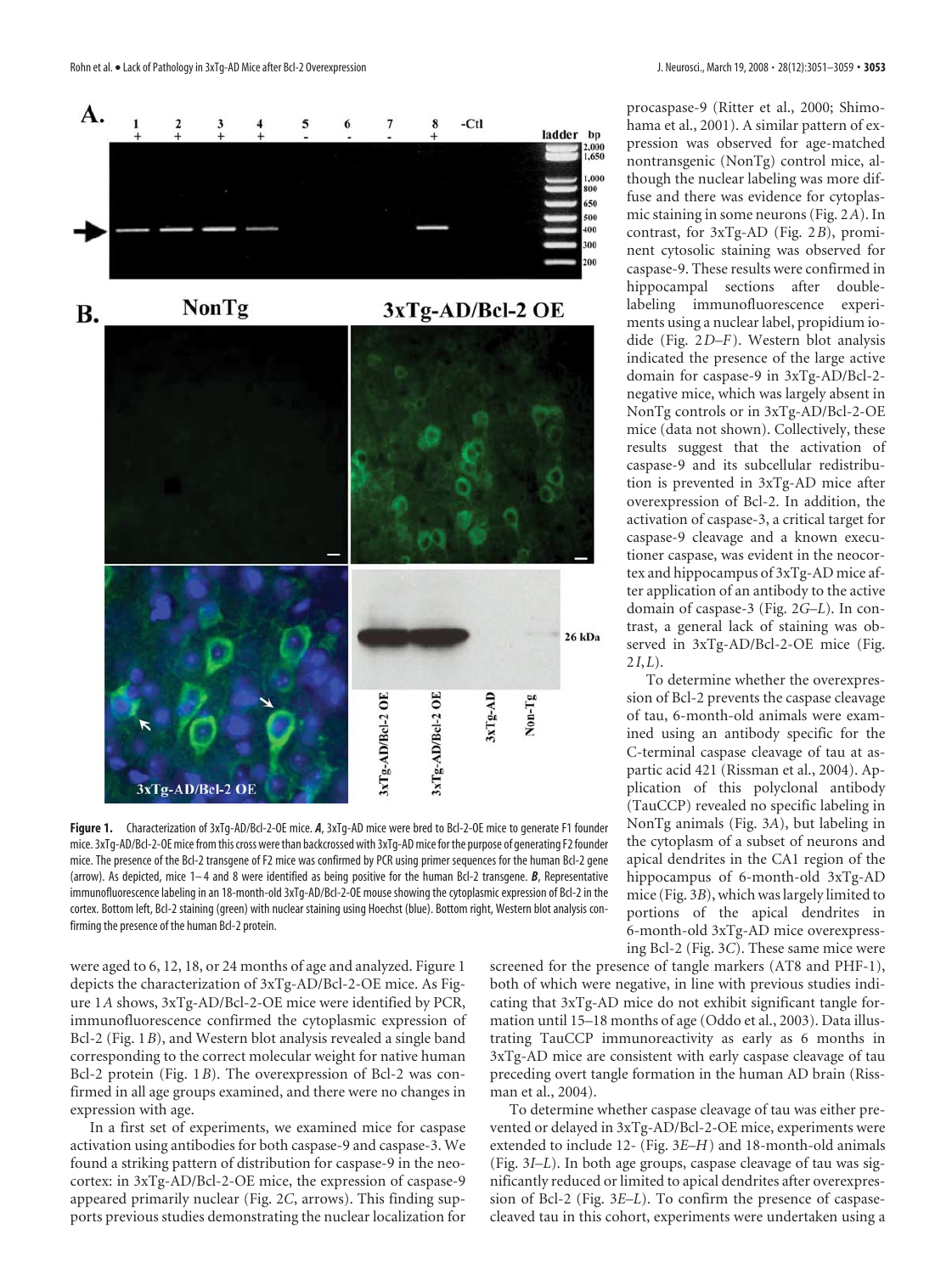similar site-directed antibody to tau (TauC3) developed by Gamblin et al. (2003). Application of TauC3 revealed labeling of neurons in 12- and 18-monthold 3xTg-AD mice within the CA1 region of the hippocampus in a similar manner as our TauCCP antibody (data not shown).

The presence of caspase-cleaved tau and its prevention after overexpression of Bcl-2 was confirmed by Western blot analysis of total brain extracts from 12-monthold animals using the TauC3 antibody (Fig. 3*D*). Immunohistochemical quantification indicated an age-dependent increase in the number of TauCPP-positive neurons in the CA1 region of the hippocampus (Fig. 3*M*). It is noteworthy that the presence of TauCCP-positive neurons was also evident in the amygdala of 18 month-old 3xTg-AD animals (data not shown).

#### **Accumulation of human pathological tau and absence of tangle formation in 3xTg-AD/Bcl-2-OE mice**

Because caspase cleavage of tau was largely prevented in mice overexpressing Bcl-2, we hypothesized that caspase-like activity may play an important role in the turnover and processing of tau. To examine this possibility, we used an antibody against human pathological tau (HT7). HT7 recognizes amino acids 159 –163 of normal and PHF tau in human and bovine but does not cross-react with rat or mouse tau (Mercken et al., 1992). Using HT7, we found that the extent of total pathological human tau was significantly higher in 3xTg-AD mice overexpressing Bcl-2 (Fig. 4*B*) compared with 3xTg-AD mice alone (Fig. 4*A*). Western blot analysis using HT7



**Figure 2.** Reduced caspase-9 and caspase-3 activation in 3xTg-AD mice after overexpression of Bcl-2. *A–C*, Representative staining in the cortex of a NonTg mouse (*A*), 12-month-old 3xTg-AD mouse (*B*), and 12-month-old 3xTg-AD/Bcl-2-OE mouse (*C*) after application of a polyclonal antibody to caspase-9 (1:100). Although the majority of labeling was cytoplasmic for 3xTg-AD mice, labelingwas nuclearfor 3xTg-AD/Bcl-2-OEmice(arrows;*C*).*D–F*, Immunofluorescence double labeling ofthe hippocampus with the nuclear stain propidium iodide (red) with caspase-9 (green) indicated that caspase-9 immunoreactivity was primarily cytoplasmic in 3xTg-AD mice (*D*) and nuclear in 3xTg-AD/Bcl-2-OE mice (*E*, *F*). *G–L*, Representative active caspase-3 staining (CM-1 antibody; 1:500) inthe hippocampus(*G–I*) and cortex(*J–L*) indicatedthe presence of labeled neurons in 3xTg-ADmice(*H*, K), which was largely absent in 3xTg-AD mice overexpressing Bcl-2 (I, L). Representative staining is shown from a total of  $n = 4$ animals for each cohort. Scale bars, 10  $\mu$ m.

indicated a significant increase in total human tau protein in 3xTg-AD/Bcl-2-OE mice compared with littermates that were Bcl-2 negative (Fig. 4*C*). Quantification of Western blots confirmed an  $\sim$ 2.5-fold increase in the accumulation of total tau in 3xTg-AD/Bcl-2-OE mice compared with 3xTg-AD/Bcl-2 negative mice alone (Fig. 4*D*). In addition, despite the accumulation of human pathological tau in 3xTg-AD/Bcl-2-OE mice, an apparent lack of NFT pathology by AT8 (Fig. 4*E–H*) or by PHF-1 (Fig. 4*I–L*) was observed compared with 3xTg-AD mice, suggesting that the caspase cleavage of tau is a prerequisite for NFT formation.

#### **Accumulation of human APP and lack of extracellular deposits of A in 3xTg-AD/Bcl-2-OE mice**

Because of the prominent role for caspase-like activity on tau turnover, we investigated whether a similar effect occurred with the APP. APP is a substrate for caspase-3-mediated cleavage, which may contribute to  $A\beta$  formation, synaptic loss, and the behavioral changes associated with AD (Gervais et al., 1999; Lu et al., 2000; Zhao et al., 2003; Galvan et al., 2006). Because of a putative role for caspase cleavage in the processing of APP, we hypothesized that overexpression of human Bcl-2 in 3xTg-AD

mice may lead to a decrease in the processing of APP as well as extracellular deposition of  $A\beta$ . As an initial approach, cortical sections were processed using anti- $A\beta$  monoclonal antibody (mAb) 1560 (clone 6E10). This antibody is known to react with both the A $\beta$  peptide and with full-length APP (Oddo et al., 2006). Surprisingly, in 12-month-old animals, intense intracellular cytoplasmic and dendritic labeling was observed in 3xTg-AD/Bcl-2-OE compared with 3xTg-AD mice (Fig. 5*A–C*). A similar finding was observed in 18-month-old animals, and in this case extracellular deposits were evident in 3xTg-AD mice (Fig. 5*D–F*). To determine whether the increase in intraneuronal staining was caused by  $A\beta$  or APP, cortical sections were next stained with 22C11, which is specific for the full-length APP protein. As with mAb 1560, there was an increase in intraneuronal labeling with 22C11 in two different 3xTg-AD/Bcl-2-OE mice compared with 3xTg-AD mice (Fig. 5*G–I*). These data suggest that the increase in staining observed with mAb 1560 is largely a result of an increased intracellular accumulation of APP and not  $A\beta$ . We confirmed the higher protein levels of APP in 3xTg-AD/Bcl-2-OE mice by Western blot analysis using 22C11 (Fig. 5*J*).

If overexpression of Bcl-2 leads to a decrease in APP processing, then we hypothesized that there would be a decrease in the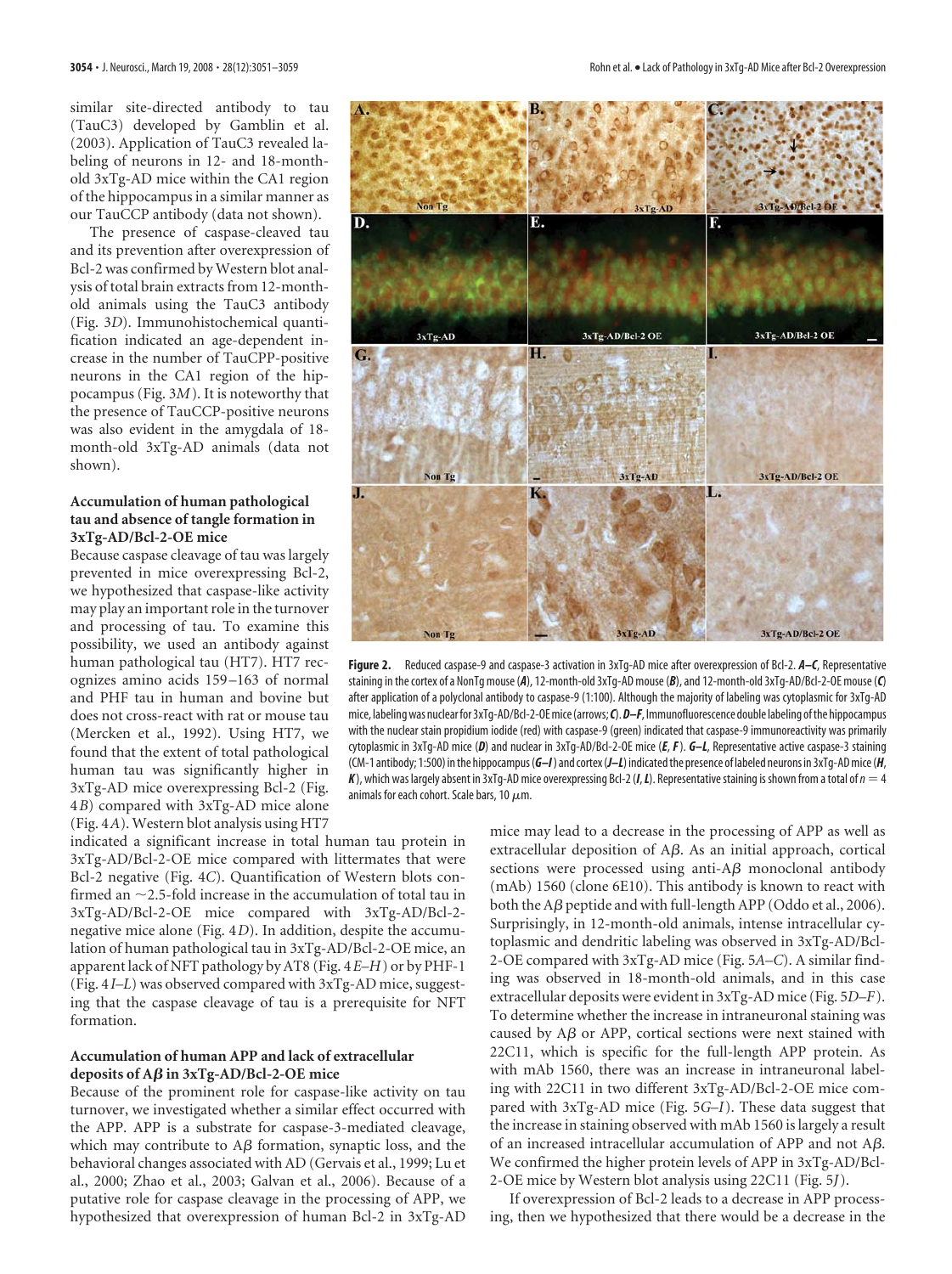

Figure 3. Reduced caspase cleavage of tau in 3xTg-AD mice after overexpression of Bcl-2. A–C, CA1 labeling in the hippocampus was evident in 6-month-old 3xTg-AD mice after application of an antibodyspecific for caspase-cleavedtau, TauCCP(Rissman et al., 2004)(*B*). No labeling was evident in age-matched NonTgmice(*A*), and it was limitedto parts ofthe apical dendrites in 3xTg-AD mice overexpressing Bcl-2(*C*).*E–H*, Immunohistochemical labeling with TauCCP inthe CA1region of 12-month-old animals. In NonTgmice, nospecific labeling was observed(*E*), whereas neuronal CA1 labeling was evident within the cytoplasm and apical dendrites of 3xTq-AD mice (F). Significantly reduced labeling with TauCCP that was also limited primarily to the apical dendrites was observed in 3xTg-AD/Bcl-2-OE animals (*G*, *H*). *D*, Confirmation by Western blot analysis that overexpression of Bcl-2 prevents the caspase cleavage of tau in 12-month-old 3xTg-AD/Bcl-2-negative (littermates to Bcl-2-OE mice) mice relative to NonTg animals. Western blot analysis was performed using a monoclonal antibody to caspase-cleaved tau (Gamblin et al., 2003) (Tau C3, 1:500). Tau C3 recognized a band (~50 kDa) corresponding to caspase-cleaved tau in 3xTg-AD mice, which was largely prevented after the overexpression of the human Bcl-2 protein. *D*, Top, Western blot with an actin antibody, which served as a loading control. *I–L*, Intense TauCCP CA1 labeling was seen in 18-month-old 3xTg-AD mice (*I*), which appeared to be confined within cytoplasmic inclusion bodies (arrows; J). A paucity of staining with TauCCP was observed in two different 18-month-old 3xTg-AD mice that overexpressed Bcl-2 (*K*, *L*). Representative staining is shown from a total of  $n = 1$ 4 animals for each cohort. Scale bars, 10  $\mu$ m.*M*, Immunohistochemical quantification of labeled TauCCP neurons in the CA1 region of the hippocampus indicated an age-dependent increase in the number of positive neurons ( $n = 3$ ;  $\pm$  SD).

level of A $\beta_{1-42}$ . We tested this hypothesis using an A $\beta_{1-42}$ specific antibody. As shown in Figure 5*L*, lower levels of intracellular  $A\beta_{1-42}$  were detected in 3xTg-AD mice overexpressing Bcl-2 relative compared with 3xTg-AD mice (Fig. 5*K*). We also confirmed a reduction in insoluble  $A\beta_{1-42}$  and  $A\beta_{1-40}$  by ELISA in formic acid extracted cortical samples from 18-month-old animals. Insoluble  $A\beta_{1-42}$  and  $A\beta_{1-40}$  were reduced in 3xTg-AD/ Bcl-2-OE mice (44.45 pM/mg  $A\beta_{1-42}$ ; 5.17 pM/mg  $A\beta_{1-40}$ ) relative to 3xTg-AD mice (262.65 pM/mg  $A\beta_{1-42}$ ; 11.04 pM/mg  $A\beta_{1-42}$ 40) animals. Overall, these results suggest a significant role for caspase-like proteolytic activity in the processing of APP and production of  $A\beta$ . Further, despite the fact the protein levels of APP were significantly higher in 3xTg-AD/Bcl-2-OE mice versus 3xTg-AD mice, there was no evidence for extracellular plaques in these mice.

#### **Improved cognition in 3xTg-AD/Bcl-2-OE mice despite a lack of neurodegeneration**

Experiments were extended to include 24-month-old mice overexpressing Bcl-2 and compared with 3xTg-AD littermates that were Bcl-2 negative. Confirmation of Bcl-2 expression was confirmed using a human-specific antibody to Bcl-2 (Fig. 6*A*), whereas no labeling of Bcl-2 was seen in an age-matched 3xTg-AD littermate (Fig. 6*B*). Detection of extracellular deposits of  $A\beta$  was evident in the 24-month-old 3xTg-AD mouse that was negative for human Bcl-2 protein (Fig. 6*D*,*F*, arrows). However,

there was no evidence of extracellular deposits of  $A\beta$  in a 24month-old  $3xTg$ -AD/Bcl-2-OE mouse, although intracellular A $\beta$ remained unaffected or was slightly elevated (Fig. 6*C*,*E*). These same two mice were behaviorally assessed before being killed, and there was a clear improvement place recognition memory of the 3xTg-AD mice overexpressing Bcl-2 versus chance (Fig. 6*G*). Statistical analyses were performed by single-sample *t* tests against chance values (0.5 or 50%, indicated by line). The average time spent exploring the novel location over the entire 3 min testing period for the 3xTg-AD/Bcl-2-positive mouse was  $0.77 \pm 0.12$ SEM versus  $0.29 \pm 0.04$  SEM for the 3xTg-AD/Bcl-2-negative mouse. Based on these results, the average time spent exploring the novel location was significantly greater than chance only in the Bcl-2-overexpressing mouse ( $p = 0.016$ ). Pooled behavioral data from three different 3xTg-AD/Bcl-2-positive and Bcl-2 negative mice indicated a significant improvement in place recognition memory in 3xTg-AD/Bcl-2-positive mice compared with 3xTg-AD littermates that were Bcl-2 negative (Fig. 6*H*).

Given the intact memory in 3xTg-AD/Bcl-2-OE mice, we hypothesized that there would be less neurodegeneration, so we assessed neurodegeneration in 24-month-old mice by using FluoroJade C staining. FluoroJade C is a fluorescent dye that detects neuronal degeneration in a number of different animal models and displays a high degree of sensitivity and specificity (Bian et al., 2007; Slikker et al., 2007). In addition, FluoroJade C has been found to stain all degenerating neurons regardless of the specific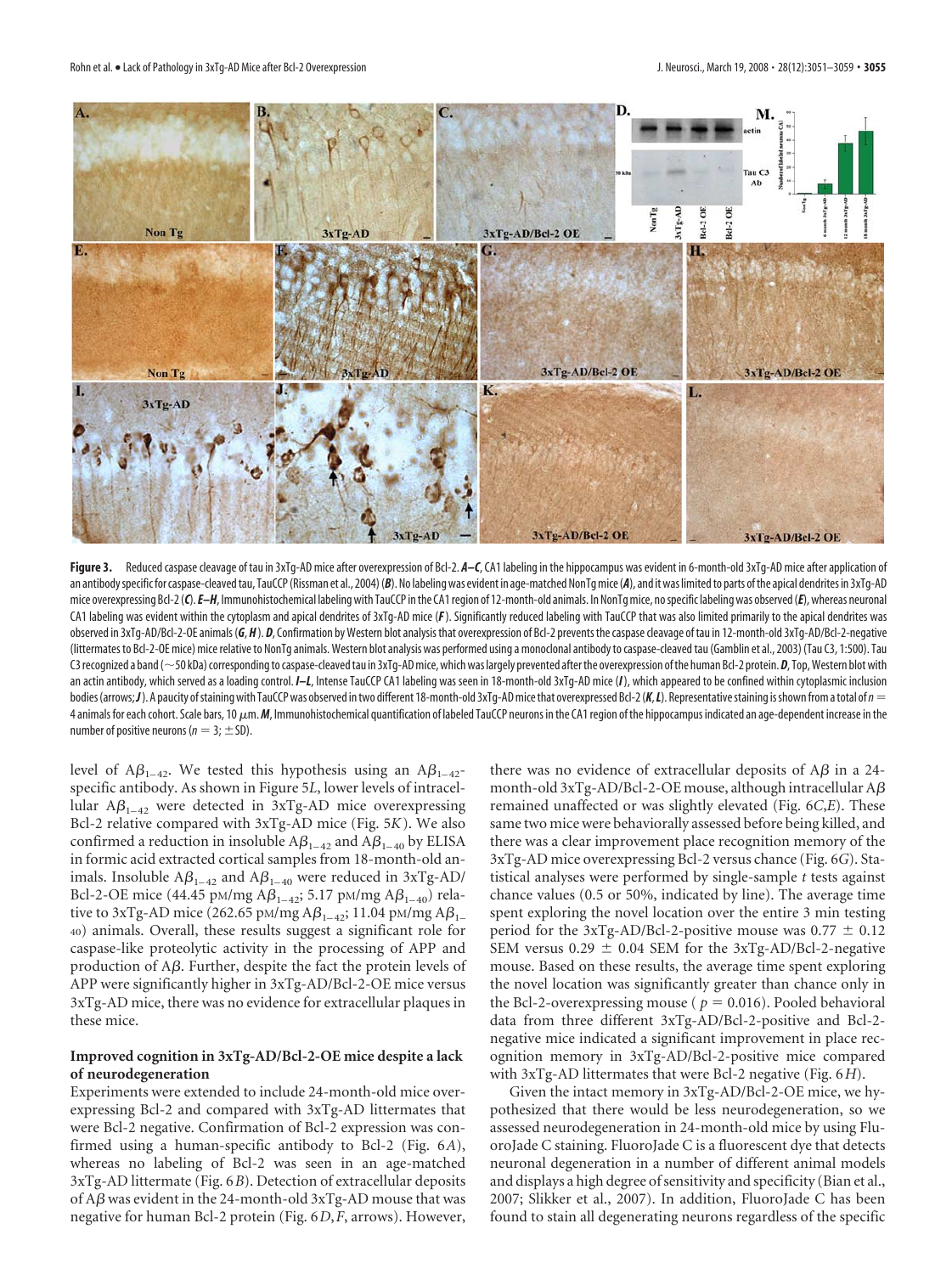

Figure 4. Overexpression of Bcl-2 in 3xTg-AD mice leads to an accumulation of human pathological tau and reduction in the number of tangles. A, B, Representative staining within the hippocampus is shown after application with anti-tau (HT7; 1:400). 3xTg-AD mice overexpressing Bcl-2 (B) showed an enhanced intraneuronal labeling of human tau compared with 3xTg-AD mice alone (A). C, Western blot analysis of total mouse brain lysates from 12-month-old animals showed increased levels of human tau in 3xTg-AD/Bcl-2-OE mice compared with 3xTg-AD/Bcl-2-negative littermates. *C*, Top, Western blot with an actin antibody, which served as a loading control. *D*, Densitometry analysis from three independent experiments ( $\pm$ SD) to quantify the enhanced levels of human tau in 3xTg-AD/Bcl-2-OE mice. A 2.5-fold increase in the levels of human tau was evident in 3xTg-AD mice overexpressing Bcl-2. E–G, Representative immunohistochemical staining with AT8 indicated a lack of positive neurons in 3xTq-AD/Bcl-2-OE mice (F, G). H, Immunohistochemical quantification for AT8 ( $n = 2$ ;  $\pm$  SD). I-L, Similar results were obtained after application of a PHF-1 antibody. Representative staining is shown from a total of  $n=4$  animals for each cohort. Scale bars, 10  $\mu$ m.

insult or mechanism of cell death (necrosis and apoptosis) (Schmued et al., 2005). To confirm the utility of FluoroJade C as a specific marker for neurodegeneration, immunofluorescence experiments were undertaken using tissue sections from mice subjected to MCAO as described previously (Hou et al., 2006). This animal model of ischemia has the advantage that the ischemic infarct is confined to one side of the brain, leaving the other side intact and damage free. Application of FluoroJade C to MCAO brain sections revealed widespread neuronal labeling on the side of the brain subjected to ischemia (supplemental Fig. 1, available at www.jneurosci.org as supplemental material), whereas there was no labeling on the contralateral side of the brain (supplemental Fig. 1, available at www.jneurosci.org as supplemental material). These data indicate that FluoroJade C can be used as a specific marker for neurodegeneration in mouse brain. Experiments were then performed on 24-month-old 3xTg-AD/Bcl-2-positive and -negative mice. In general, there was a complete lack of specific labeling with FluoroJade C in any of the animal groups examined, including age-matched NonTg controls (data not shown), 3xTg-AD/Bcl-2-negative, and 3xTg-AD/Bcl-2-positive mice (supplemental Fig. 1, available at www.jneurosci.org as supplemental material). In addition to a lack of staining in the cortex, there was no labeling of FluoroJade C in the hippocampus of any of the mice examined (data not shown). These experiments were repeated in 18-month-old animals with similar results. Our findings using FluoroJade C support recent stereological analyses in areas CA1 and CA3 of the hippocampus and entorhinal cortex (both total and layer II, III, and V specific)

indicating no significant loss of neurons or volume between 3xTg-AD mice and NonTg mice at 3 or 20 months of age (F. M. LaFerla, personal communication). Thus, the findings suggesting an improvement in cognition after overexpression of Bcl-2 cannot be explained by the ability of Bcl-2 to afford protection from neurodegeneration.

#### **Discussion**

In AD,  $A\beta$  deposition is accompanied by the gradual replacement of the neuronal cytoskeleton with insoluble NFTs. NFTs are intracellular fibrillary structures composed of aggregations of paired helical filaments (PHFs), which are made up of abnormally phosphorylated and truncated tau (Chun and Johnson, 2007). Although the diagnosis of AD is dependent on the extent of accumulation of senile plaques and NFTs (Mirra et al., 1991), the exact relationship between these two neuropathological markers remains unknown. According to the A $\beta$  hypothesis, A $\beta$ deposition precedes NFT formation, suggesting that  $A\beta$  may be the earliest event that triggers all subsequent downstream molecular events leading to neuronal death and synaptic loss (Golde et al., 2006). Several studies have now suggested that the putative link between  $A\beta$  and NFTs may be the activation of caspases and cleavage of tau, a microtubule-associated protein (Rohn et al., 2002; Gamblin et al., 2003; Rissman et al., 2004). In AD, tau undergoes aberrant phosphorylation and cleavage by caspases, modifications that are thought to contribute to the dysfunction and degeneration of neurons (Chun and Johnson, 2007). However, to date, direct evidence demonstrating that caspase cleavage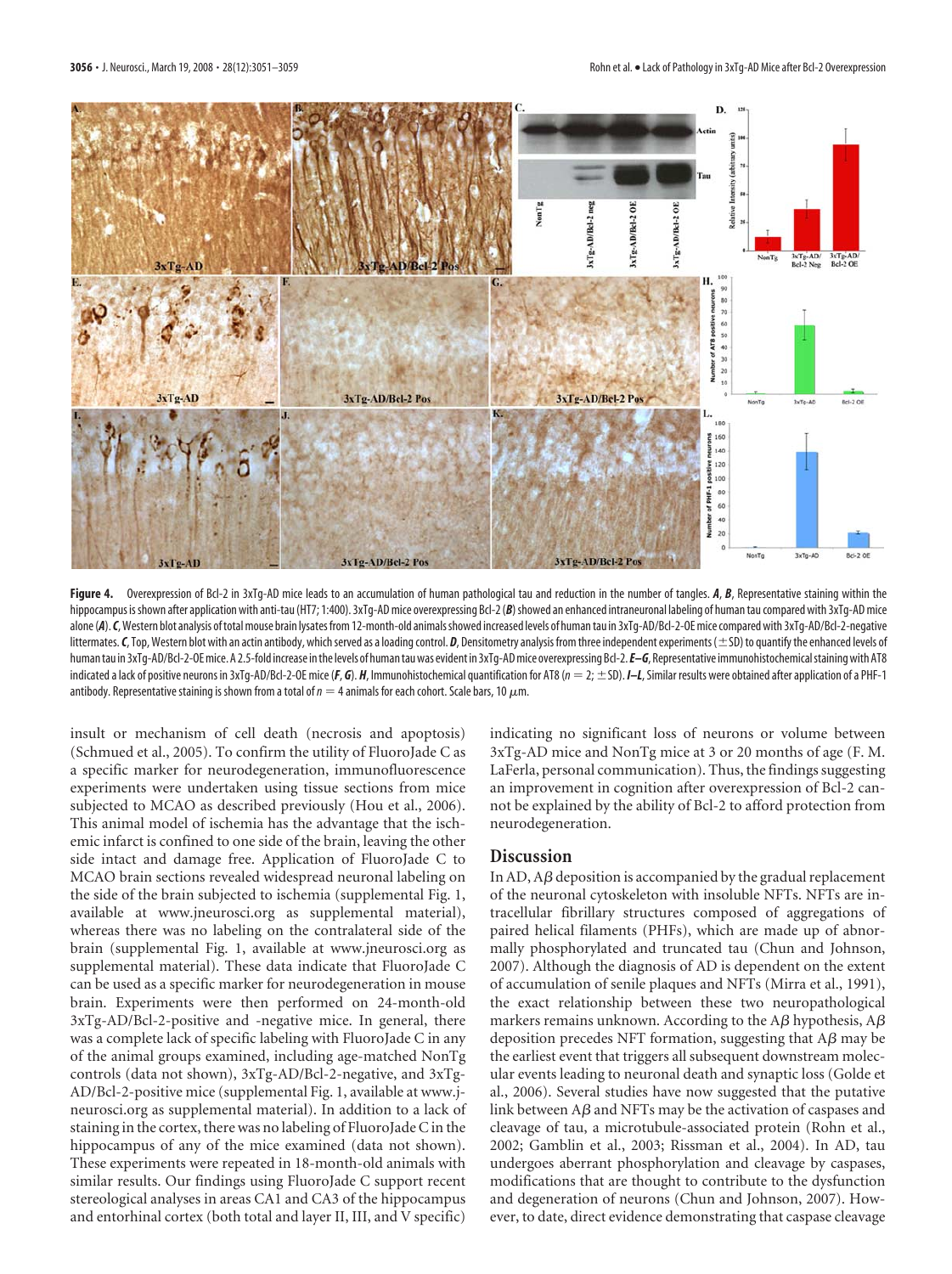

**Figure 5.** Overexpression of Bcl-2 leadsto an accumulation of APP in 3xTg-ADmice. *A–C*, Immunohistochemical analysis in arepresentative 12-month-old 3xTg-ADmouse(*A*) or intwo different 3xTg-AD mice overexpressing Bcl-2 (*B*,*C*) using monoclonal antibody 1560 (clone 6E10). The 3xTg-AD mouse showed immunolabeling for APP limited to the cytoplasm of cortical neurons (*A*). In contrast, intense staining was observed in the neocortex in animals overexpressing Bcl-2, with an apparent accumulation of APP within the cytoplasm and apical dendrites (*B*, *C*). *D–F*, We extended these results to older, 18-month-old animals. In older animals, extracellular deposits of AB could be observed in 3xTg-AD mice along with a concomitant decrease in intracellular immunoreactivity (*D*). In mice overexpressing Bcl-2, immunoreactivity to antibody 1560 was confined within cortical neurons (*E*,*F*), and no extracellular deposits were observed. To determine whether intracellular labeling represented primarily APP or A $\beta$ , we used the anti-APP specific antibody 22C11. In 3xTq-AD mice overexpressing Bcl-2, there was stronger immunoreactivity to 22C11 in the neocortex (*H*, *I*) compared with 3xTg-AD mice alone (*G*). *J*, Western blot and semiquantitative analysis of 12-month-old animals using the anti-APP antibody, 22C11 (1:1000) confirmed the higher levels of APP in 3xTg-AD/Bcl-2-OE mice compared with NonTg controls or 3xTg-AD/Bcl-2-negative mice. **K**, *L*, We next used an antibody specific for A $\beta_{1-4}$  and found that intracellular A $\beta$  immunoreactivity is much higher in neurons within the neocortex of a representative 12-month-old 3xTg-AD mouse (*K* ) then was found in 3xTg-AD/Bcl-2-OE mice (*L*). Representativestaining isshown from a total of  $n=4$  animals for each cohort. Scale bars, 10  $\mu$ m.

of tau as an interlinking step between  $A\beta$  and NFTs in AD is lacking. The goal of the present study was to examine whether inhibition of caspases after overexpression of Bcl-2 prevents tangle alterations in a triple transgenic mouse model of AD.

Overexpression of Bcl-2 prevented the activation of caspase-9 and caspase-3 and limited the degree of caspase cleavage of tau in 6-, 12-, and 18-month-old 3xTg-AD mice. These data suggest

that the caspase cleavage of tau may be a critical event in the evolution of tangle pathology. An additional finding of the present study was the accumulation of both human tau and APP. Thus, our results implicated caspase-like activity in the processing of APP and tau. The processing of APP into  $A\beta$  represents one of the earliest known steps in the disease process, and much focus in this regard has been centered on the secretases ( $\alpha$ ,  $\beta$ , and  $\gamma$ )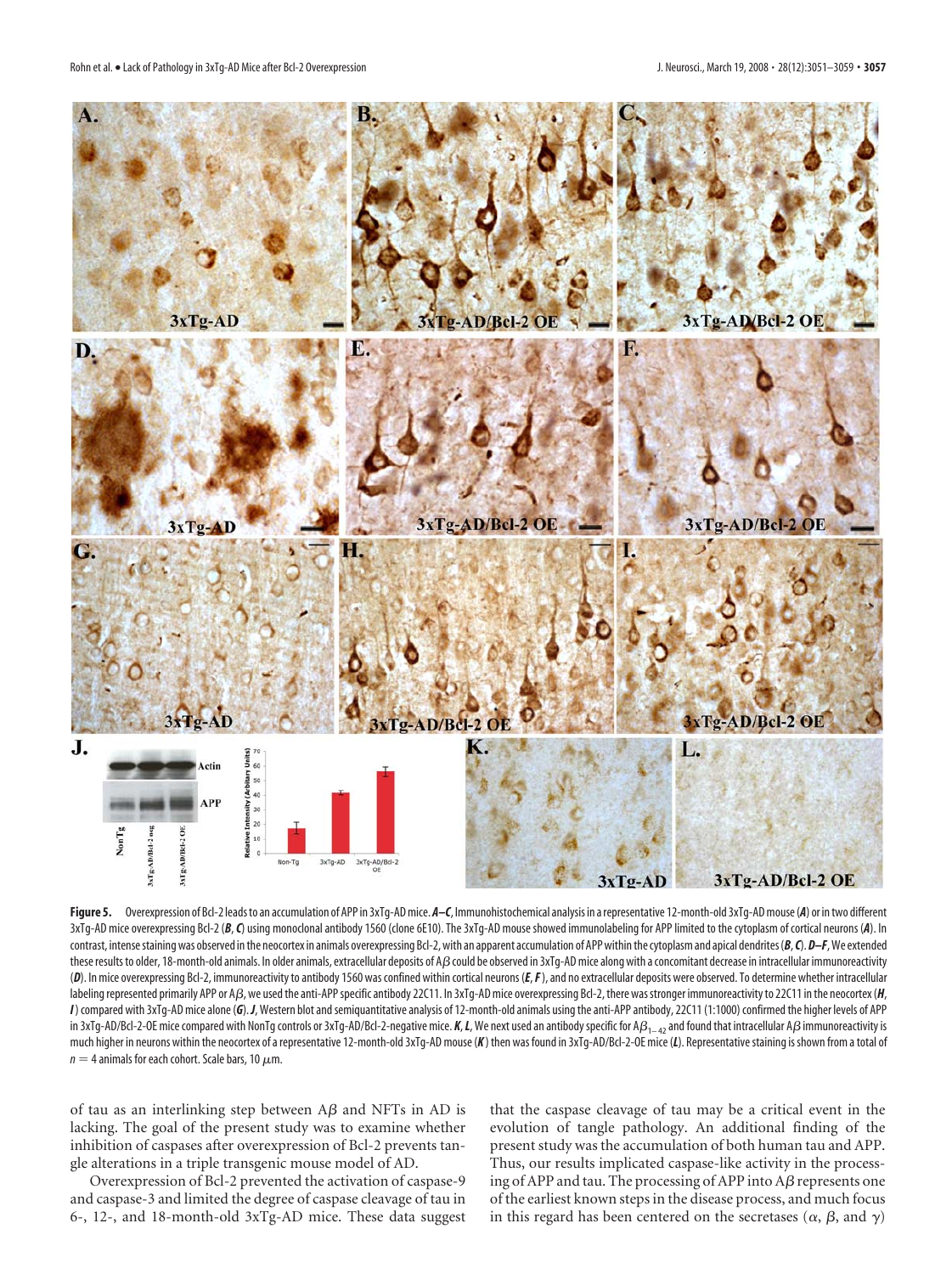

**Figure 6.** Assessment of memory retention in 3xTg-AD mice overexpressing Bcl-2. *A*,*C*,*E*, Representativestainingfrom a 24-month-old 3xTg-AD/Bcl-2-OEmouse.*B*,*D*,*F*, Representative stainingfrom a 24-month-old 3xTg-AD/Bcl-2-negative littermatemouse.*A*,*B*, Corticalsections stained for Bcl-2 using a monoclonal antibody to human Bcl-2 (1:200). *C–F*, The mAb 1560 anti-A $\beta$  antibody (1:400) was incubated with tissue sections and immunolabeled extracellular A deposits in 3xTg-AD/Bcl-2-negative mice (*D*,*F*, arrows) that were absent in 3xTg-AD/Bcl-2-OE mice (*C, E*). Scale bars: *A, B, E, F,* 10  $\mu$ m; *C, D,* 20  $\mu$ m. *G,* The same two mice used for pathological analysis were tested for place recognition memory retention before being killed. The 3xTg-AD mouse overexpressing human Bcl-2 showed superior place recognition, touching the object in the novel location more frequently on each of 3 testing minutes. *H*, Pooled results  $(n=3 3xTg$ -AD/Bcl-2 positive;  $n=3 3xTg$ -AD/Bcl-2 negative;  $\pm$  SEM) including data from the two animals in G, indicating that Bcl-2 overexpressors explored the novel location significantly more than littermates that were Bcl-2 negative ( $p = 0.008$  for total touch ratio and  $p = 0.02$ for total time ratio).

(Wilquet and De Strooper, 2004). Our data suggest that caspases may also contribute to the processing of APP, because overexpression of Bcl-2 led to an accumulation intracellular APP but a prevention of the extracellular deposition of  $A\beta$  in 3xTg-AD mice. Together with the results concerning tau, these findings provide novel fundamental mechanisms governing the turnover of important neuronal proteins involved in the pathogenesis of AD. Whether or not caspases play a physiological role in the normal turnover of tau and APP is a highly speculative but interesting question as more and more studies are identifying nonapoptotic functions for this class of enzymes (Yan et al., 2001; Rohn et al., 2004; Launay et al., 2005).

Although numerous studies have implicated caspases and ap-

optosis as a major pathway of cell death in AD (Culmsee and Landshamer, 2006), our results suggest that the activation of apoptotic pathways may be an early event in AD and an important contributor to the disease process. Our findings support a recent study demonstrating the upregulation of Bcl-2 in APP transgenic mice, which was associated with neuroprotection (Karlnoski et al., 2007). Interesting, in this study the authors used  $APP + PS1$ transgenic mice, in which previous studies have shown that  $A\beta$ induced neurodegeneration is limited (Karlnoski et al., 2007). In fact, the limited degree of neurodegeneration in this particular animal model may now be explained by an apparent increase in Bcl-2 expression in amyloid-containing brain regions (Karlnoski et al., 2007). Together with our study, these findings suggest that if one could selectively increase the levels or activity of Bcl-2 in neurons of AD patients, this could provide an effective means of treating this devastating disease. It seems unlikely, however, that one could develop pharmaceutical compounds that selectively activate Bcl-2 in neurons and not in other cell types such as glial cells, where overexpression could lead to tumor formation. Furthermore, Bcl-2 would be unable to distinguish "good" apoptosis versus "bad" apoptosis, and the possibility for numerous side effects would be a foreseeable outcome after the application of such an inhibitor of apoptosis.

A final outcome of the present study was the demonstration that overexpression of Bcl-2 led to improved cognition in terms of memory retention in 3xTg-AD mice. The improved cognition associated with overexpression of Bcl-2 is intriguing and based on the FluoroJade C studies cannot be explained simply by preventing neurodegeneration. In fact, very little if any neurodegeneration was detected in 24-month-old 3xTg-AD mice in the presence or absence of Bcl-2. Our findings support recent stereological analyses in areas CA1 and CA3 of the hippocampus and entorhinal cortex, indicating no significant loss of neurons or volume between 3xTg-AD mice and NonTg mice at 3 or 20 months of age (LaFerla, personal communication). How then Bcl-2 is improving cognition in the present study is unknown, but may be related to actions of Bcl-2 independent of its classic role in apoptosis. For example, recent studies have suggested that Bcl-2 family members can influence synaptic activity, mitochondrial fission, and mitochondrial electrophysiology (Cheng et al., 2006). With regards to synaptic transmission, Jonas et al. (2003) showed that injection of the Bcl-2 family member, Bcl-xL, into nerve terminals enhanced postsynaptic responses by modulating mitochondrial membrane conductance. This action of Bcl-xL occurred independently of its well known role as anti-apoptotic molecule, suggesting that Bcl-2 family members may have other nonapoptotic functions in mature neurons. Previous studies have demonstrated age-related synaptic dysfunction in 3xTg-AD mice, including long-term potentiation deficits (Oddo et al., 2003). Thus, the possibility exists that overexpression of Bcl-2 in 3xTg-AD mice improves cognition through an action that is independent of its classic role as an anti-apoptotic protein by preserving or enhancing synaptic function. Future studies examining synaptic dysfunction in 3xTg-AD after overexpression of Bcl-2 should clarify this question. In conclusion, our results provide direct evidence that caspase activation may link  $A\beta$  with NFTs and that caspases may play a role in the processing and turnover of both tau and APP. Thus, therapeutics designed to stimulate the activity of Bcl-2 within neurons of the AD brain may provide an effective means for stopping the progression of this disease.